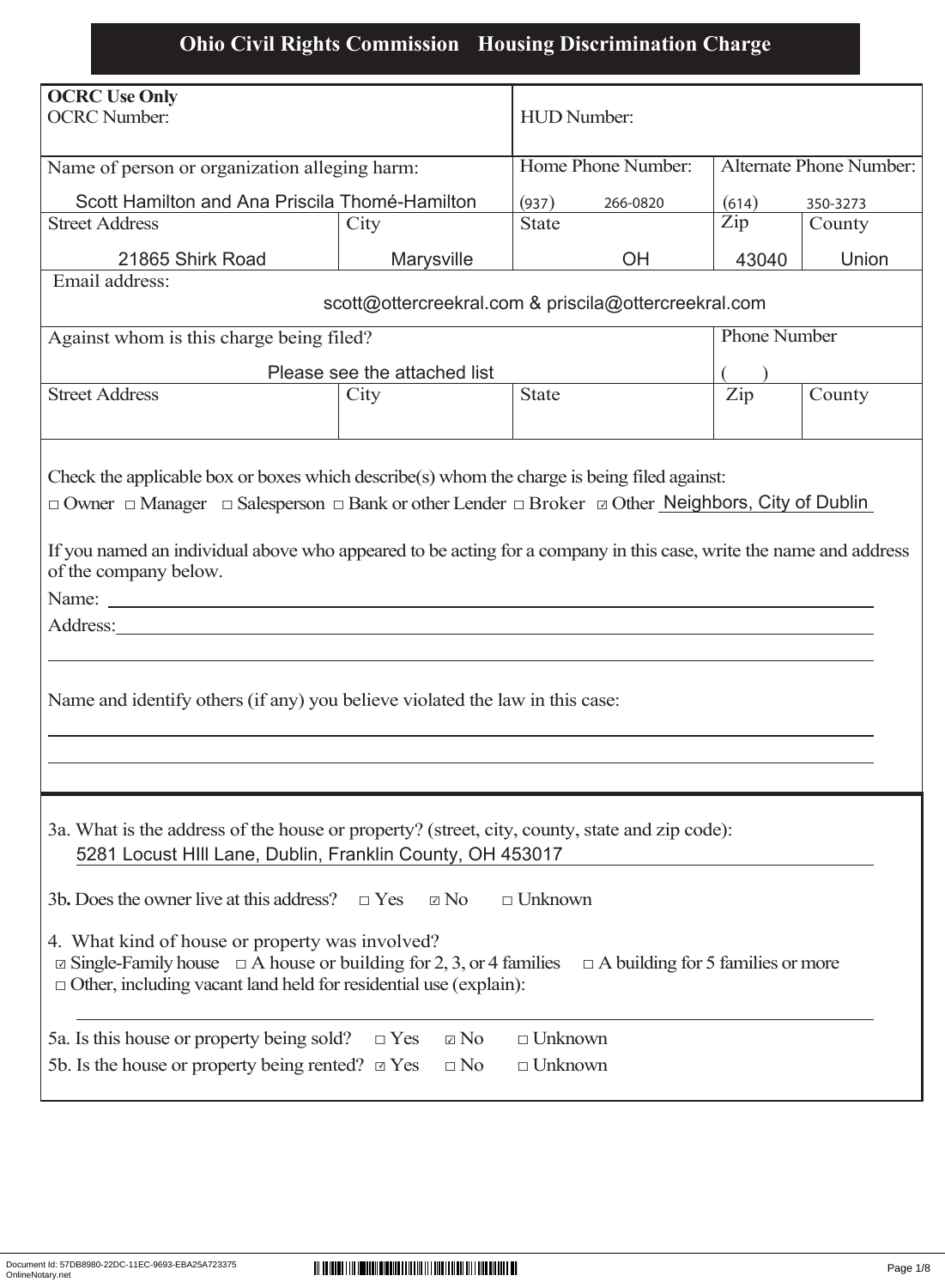| 6. Do you believe you were discriminated against because of your: (Check all that apply.)                                                               |  |  |  |  |  |  |  |
|---------------------------------------------------------------------------------------------------------------------------------------------------------|--|--|--|--|--|--|--|
| $\Box$ Disability<br>$\Box$ National Origin<br>$\Box$ Race<br>$\Box$ Color<br>$\Box$ Sex<br>$\Box$ Religion<br>$\Box$ Ancestry                          |  |  |  |  |  |  |  |
| $\Box$ Military Status $\Box$ Familial Status $\Box$ Marital Status (mortgage credit only) $\Box$ Retaliation                                           |  |  |  |  |  |  |  |
| 7. When did the act(s) of discrimination occur? (Include the most recent date if several dates are involved.)                                           |  |  |  |  |  |  |  |
| June 4, 2021                                                                                                                                            |  |  |  |  |  |  |  |
|                                                                                                                                                         |  |  |  |  |  |  |  |
| 8. What did the person you are complaining against do? (Check all that apply.)<br>Refuse to rent, sell, or deal with you                                |  |  |  |  |  |  |  |
| $\Box$<br>Falsely deny housing was available<br>$\Box$                                                                                                  |  |  |  |  |  |  |  |
| Discriminate in the terms and conditions in the sale, rental, occupancy, or in services or facilities<br>$\Box$                                         |  |  |  |  |  |  |  |
| Deny a reasonable accommodation<br>$\Box$                                                                                                               |  |  |  |  |  |  |  |
| Deny a reasonable modification<br>$\Box$<br>Advertise in a discriminatory way                                                                           |  |  |  |  |  |  |  |
| $\Box$<br>Threaten, intimidate, interfere, harass, or coerce you to keep you from the full benefit of the State or<br>$\sqrt{ }$                        |  |  |  |  |  |  |  |
| Federal Fair Housing Law                                                                                                                                |  |  |  |  |  |  |  |
| Discriminate in financing<br>$\Box$                                                                                                                     |  |  |  |  |  |  |  |
| Engage in blockbusting<br>$\Box$                                                                                                                        |  |  |  |  |  |  |  |
| Engage in steering<br>$\Box$<br>Other<br>$\Box$                                                                                                         |  |  |  |  |  |  |  |
|                                                                                                                                                         |  |  |  |  |  |  |  |
|                                                                                                                                                         |  |  |  |  |  |  |  |
| 9. Please write a concise summary of what happened that you believe is an act of discrimination:                                                        |  |  |  |  |  |  |  |
| Please see the attached document.                                                                                                                       |  |  |  |  |  |  |  |
|                                                                                                                                                         |  |  |  |  |  |  |  |
|                                                                                                                                                         |  |  |  |  |  |  |  |
|                                                                                                                                                         |  |  |  |  |  |  |  |
|                                                                                                                                                         |  |  |  |  |  |  |  |
|                                                                                                                                                         |  |  |  |  |  |  |  |
|                                                                                                                                                         |  |  |  |  |  |  |  |
|                                                                                                                                                         |  |  |  |  |  |  |  |
|                                                                                                                                                         |  |  |  |  |  |  |  |
|                                                                                                                                                         |  |  |  |  |  |  |  |
|                                                                                                                                                         |  |  |  |  |  |  |  |
|                                                                                                                                                         |  |  |  |  |  |  |  |
| I declare under penalty of perjury that the foregoing is true and correct.                                                                              |  |  |  |  |  |  |  |
| <u> 1989 - Johann Harry Harry Harry Harry Harry Harry Harry Harry Harry Harry Harry Harry Harry Harry Harry Harry</u><br>Date: 10/01/2021<br>Signature: |  |  |  |  |  |  |  |
| Sworn and subscribed before me on this ______ day of <u>October</u> ______ of 2021                                                                      |  |  |  |  |  |  |  |
|                                                                                                                                                         |  |  |  |  |  |  |  |
|                                                                                                                                                         |  |  |  |  |  |  |  |
| Ohio Civil Rights Commission Representative or Notary                                                                                                   |  |  |  |  |  |  |  |

 $\Gamma$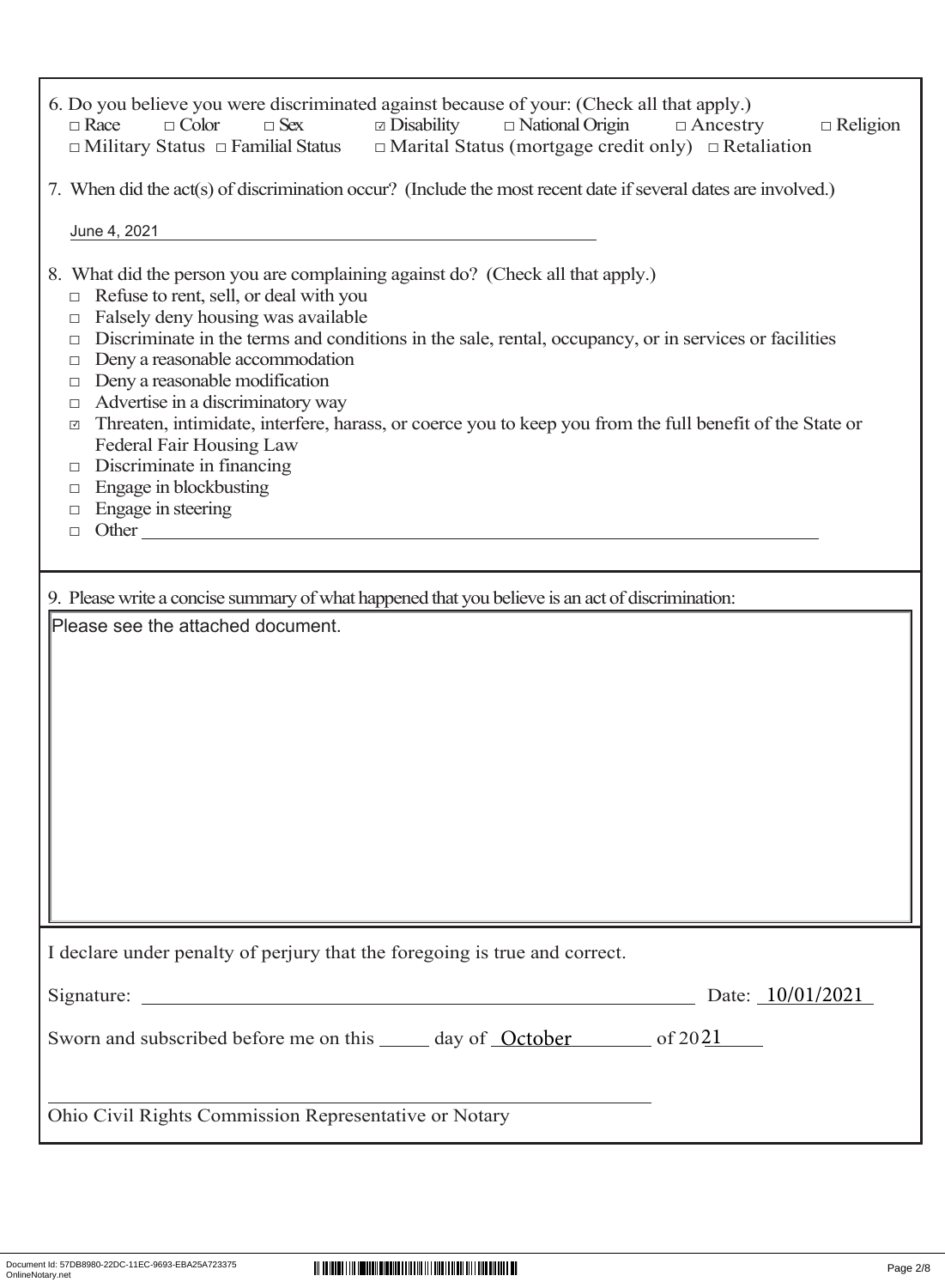## **Against whom is this charge being filed?**

Residents of Locust Hill Lane that participated in neighborhood meeting, filing of temporary restraining order and litigation against The Lodge at Hayden Falls and OtterCreek Group LLC., including:

Peter & Deb Czerwinksi 5280 Locust Hill Lane Dublin, OH 43017

Mike & Hope Boren 5170 Locust Hill Lane Dublin, OH 43017

David & Ellen Haid 5200 Locust Hill Lane Dublin, OH 43017

Joseph Mess & Nicole Helfrich 5290 Locust Hill Lane Dublin, OH 43017

Marcia Olson 5130 Locust Hill Lane Dublin, OH 43017

Don & Barbara Schindler 5300 Locust Hill Lane Dublin, OH 43017

James & Dené Sanfillipo 5241 Locust Hill Lane Dublin, OH 43017

David & Sarah Tiefenthaler 5221 Locust Hill Lane Dublin, OH 43017

City of Dublin, Ohio City Council Collectively and the Members of the Council individually.

Mayor Chris Amorose Groomes (At Large) c/o Dublin City Hall 5555 Perimeter Drive Dublin, OH 43017

Vice Mayor Cathy De Rosa (Ward 4) c/o Dublin City Hall 5555 Perimeter Drive Dublin, OH 43017

Christina A. Alutto (At Large) c/o Dublin City Hall 5555 Perimeter Drive Dublin, OH 43017

Jane Fox (Ward 2) c/o Dublin City Hall 5555 Perimeter Drive Dublin, OH 43017

Andy Keeler (At Large) c/o Dublin City Hall 5555 Perimeter Drive Dublin, OH 43017

Greg Peterson (Ward 1) c/o Dublin City Hall 5555 Perimeter Drive Dublin, OH 43017

John Reiner (Ward 3) c/o Dublin City Hall 5555 Perimeter Drive Dublin, OH 43017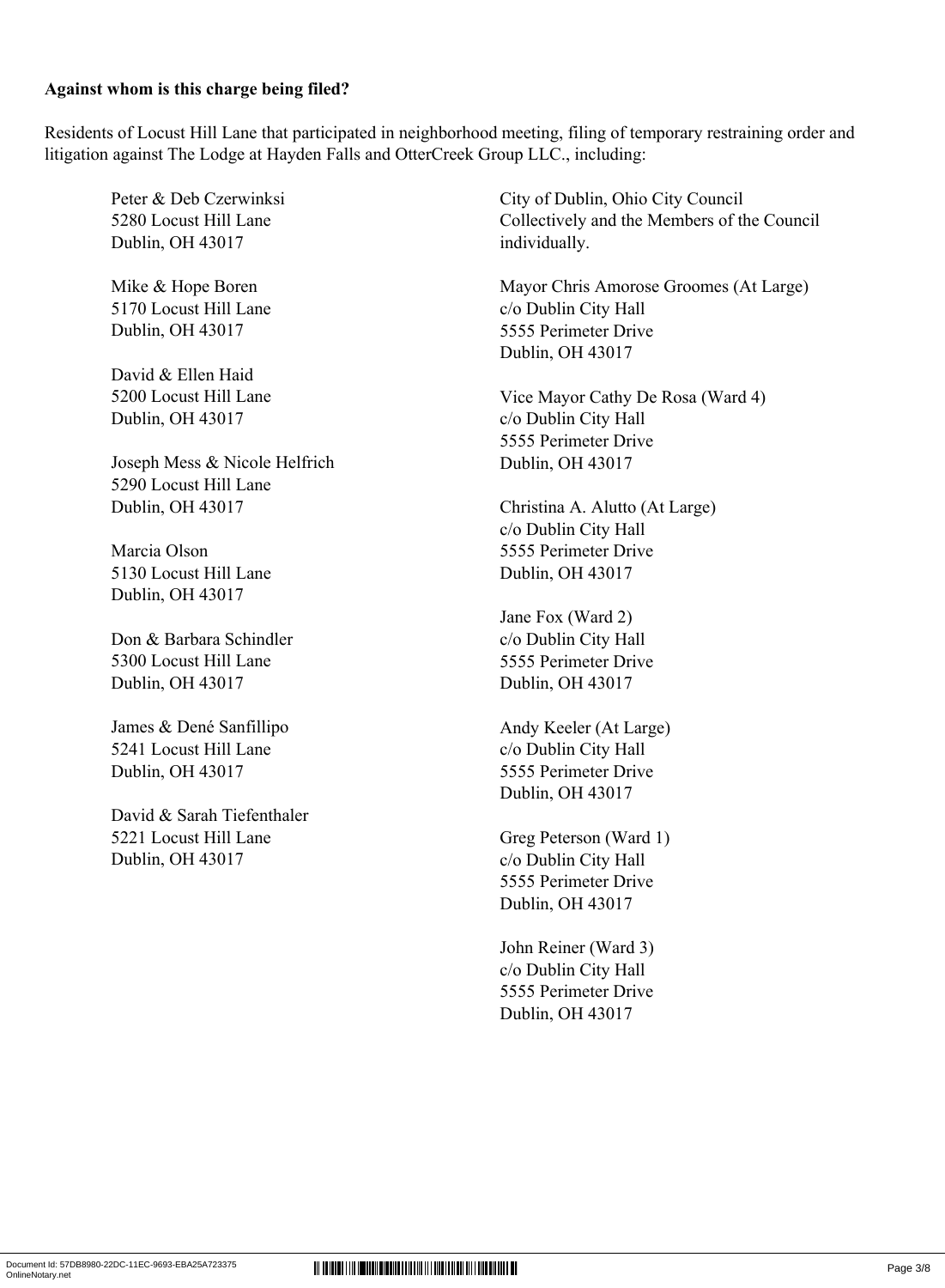## **9. Please write a concise summary of what happened that you believe is an act of discrimination:**

In February 2018 we, Priscila and Scott Hamilton, reached out to the City of Dublin Planning Division, to confirm whether zoning code would allow for converting a single-family house for use as a residential assisted care home for seniors in the Dublin community. Through March and April 2018 we were able to confirm with the City of Dublin Planning Division and the City of Dublin's legal counsel that this was a permitted use under zoning provisions defined as a community residence, allowing for up to 12 residents with disabilities.

On April 26, 2018 we viewed the property at 5281 Locust Hill Lane, and entered into a contract to purchase the home on May 2, 2018. At this point we were advised by the City of Dublin Planning Division to file for a Certificate of Zoning Plan Approval; on May 3, 2018 we submitted a Zoning Compliance Request Form to the City of Dublin. This is this the first step in order to obtain the Certificate of Zoning Plan Approval. On May 8, 2018 we received a letter confirming we were in compliance with the zoning code to convert the home for five or more unrelated individuals with disabilities with a maximum of twelve residents; this letter inadvertently contained an incorrect address and a revised letter was shared with us on May 18, 2018. We moved forward with the purchase of the home.

Ottercreek Group LLC purchased the property, and The Lodge at Hayden Falls LLC and Ottercreek RAL LLC were incorporated to manage the property and provide services to residents. We are the sole members of these LLCs.

We closed on the home on July 18, 2018. We then sought bids from architects for plans to modify the home to provide more accessibility. We contracted with an architect on September 15, 2018 and submitted architectural drawings and a building permit application to the City of Dublin on December 4, 2018. The plans were revised based on feedback from the City of Dublin, and we received phased approval of the revised plans on June 7, 2019 followed by full approval from the City with full building permit issued on December 2, 2019. We closed on a construction loan on February 14, 2020. Additional changes were made to the plans and the revised layout was approved and a full building permit issued on November 4, 2020.

In August 2020, we learned that our neighbors objected to our plans when we were contacted by Michael Close inviting us to share our project plans with the neighbors, which we did on August 31, 2020. Then on Friday, October 2, 2020 a Motion for Temporary Restraining Order (TRO) was filed by some neighbors to "stop construction, construction activity or approval of permits at 5281 Locust Hill Lane to preserve the residential nature of the neighborhood." Despite the fact that the neighbors and their counsel knew how to contact us and had previously contacted us, the neighbors, through their counsel, asked the court to enter a temporary restraining order *ex parte* on Tuesday, October 6, 2020 (without notice to us and without our participation in the proceedings). As part of this motion, an affidavit from one of our neighbors Dené Sanfillipo was submitted to the court; this affidavit contains multiple false statements regarding information we shared with the neighbors in the meeting on August 31, 2020 which was called by and moderated by attorney Michael Close. Fortunately, we have indisputable evidence to debunk these false allegations.

On October 13, 2020, our legal counsel filed a motion to vacate the TRO which was granted on October 21, 2020. This TRO work stoppage from October 6 through October 21, 2020 ultimately delayed construction on the property by approximately three months as contractors had moved on to other jobs and all had to be rescheduled.

Page 4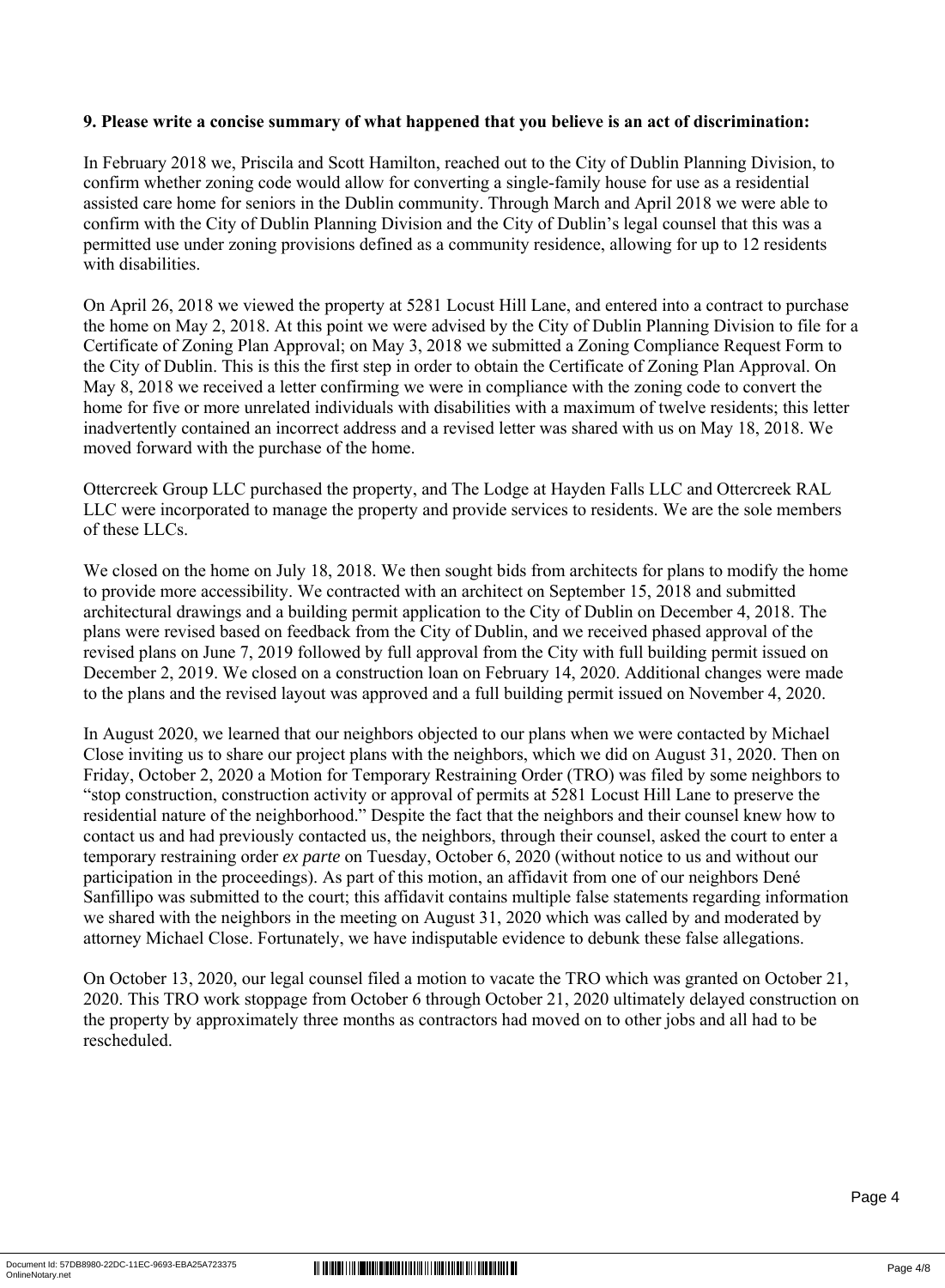Included in the October 2, 2020 motion for TRO, was a motion for Preliminary and Permanent Injunction to stop construction. On October 28, 2020 a full hearing was held and the motion ultimately denied by the court on May 4, 2021.

On December 7, 2020, during the Citizen Comment period of the Dublin City Council meeting, Locust Hill Lane resident David Tiefenthaler made a statement on behalf of all neighbors, followed by a statement by their Attorney Michael Close including misinformation and disparaging remarks, objecting to our project and arguing that it violated the deed restrictions. There is both video of this virtual meeting as well as minutes of this meeting in the public record. Mr. Close referred to the home as "essentially a nursing home." Law Director Jennifer Readler stated several times to Council that the use was permitted and considered as a single-family home. Ms. Readler also explained that the City is not a party to deed restrictions and the role of the Building Department was to issue permits when they complied with Code as our plans did. The Mayor and several members of Council made sympathetic statements for the residents of Locust Hill Lane. The Mayor said that this was an unintended consequence of the Code that they had amended in 2014, and that when the amendment was being considered, she did not believe the Council understood the extent to which it could be applied. A Council Member Greg Peterson also said that our property was "not a single-family residence by anybody's stretch of the imagination."

There was public discussion about the short timeline until our project was completed and whether the Occupancy Permits could be denied. Council Member Greg Peterson said to the neighbors who were complaining, "I just would love to do whatever, I support whatever we can do to try to help, I just don't know what our options are."

Subsequently, directed by Mayor Groomes, Council changed language in the Code to prevent garage conversions, so as to prevent homes like ours in the future, 'to make sure this doesn't happen to other people in the City of Dublin.' Furthermore, attorney Michael Close asked the city to join their litigation against us, to which the mayor replied 'that is certainly something for us to consider'.

Based on the comments made by Council during the meeting, as well as potentially three Executive Session Council meetings on December 12, 2020, January 19, 2021, and February 8, 2021, regarding "Conference with an attorney for the public body concerning disputes involving the public body that are the subject of pending or imminent court action," we believe that some or all of Council were actively seeking strategies to stop our project from moving forward and were communicating/coordinating with Michael Close to prevent our plans from being completed.

Our attorney, Stephen Dane of Dane Law, sent a letter on January 18, 2021 to City Council requesting that neither elected representatives nor employees of the City take any steps that would interfere with our right to provide housing for people with disabilities, yet the code was later changed as a result of the neighborhood complaints. We feel the public opposition voiced by Council in that December 7, 2020 Council meeting incited additional hostility against our plans to establish a community residence to care for disabled seniors.

Construction began in March 2020. We were nearly 95% finished with construction and had Scott's parents and some of their friends preparing to move into the property when it was completed and occupancy permits were received.

On February 10, 2021, the house and converted garage were burned down. Now, more than seven months later, the City has not issued a report or determination that it was arson. The Township Fire Department worked with our insurance company's Fire Scientist as well as the General Contractors insurance company Fire Scientists, all of whom did conclude the fire was an arson. However, the City Police detective says it is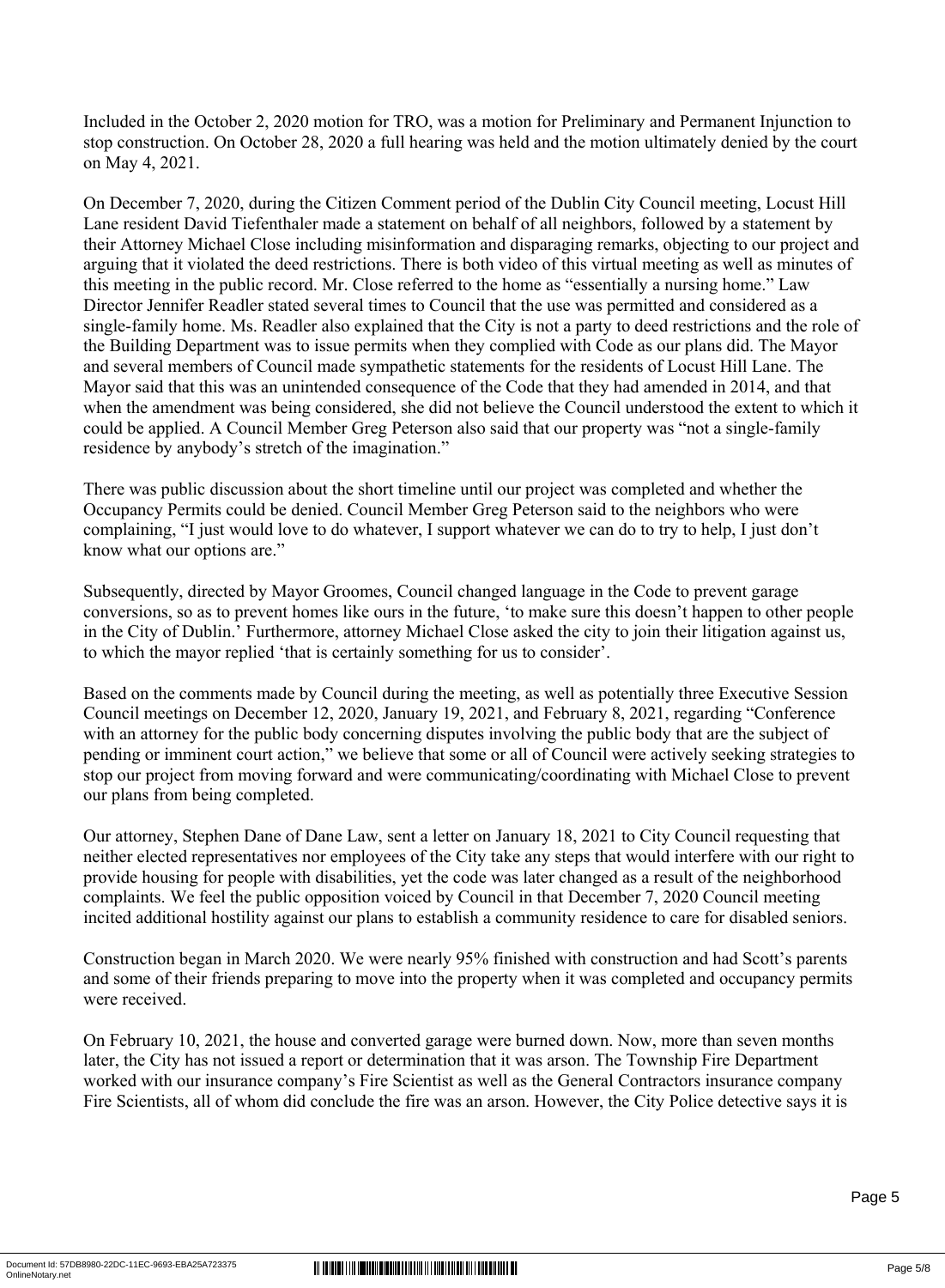not arson until they declare it to be. And as of this filing, the City Police Department has yet to make any determination or declaration on the cause of the fire. When we last spoke to the police detective handling the case, five months after the fire, they had yet to interview all of the neighbors.

The City has been pressuring us to demolish the remaining unstable structure, but we are hesitant to do so until the investigation is completed. It feels as though there exists collusion between the City and the neighbors; we feel that the City does not have the political will to investigate the fire as arson because of the Council and the neighbors opposition to the home, and our suspicion that the fire was likely set by some of the neighbors, or by someone hired by, or on behalf of some of the neighbors.

We subsequently hired our own fire investigator, who found clear evidence that the fire was caused by arson. Accordingly, three separate fire investigation teams have concluded arson as the cause, yet neither the local police department nor the local fire department have made such conclusion.

On February 25, 2021, one of the neighbors, David Haid, called Scott's brother Keith, who he had known previously through work, and told Keith that the neighbors wanted to buy the property from us. David Haid placed a second call to Keith on March 12, 2021 as a follow up to his prior call.

The effect of the fire is that we have lost resources and time that is not recoverable through insurance. The fire makes it more difficult to obtain insurance on the property in the future, since the insurance company believes there is an arsonist still out there. Additionally, we fear that we could be putting disabled seniors in danger by placing them in the home, in a hostile neighborhood. It has and is causing our family immense stress. Scott's parents have both passed away since the fire. We believe the fire was a last-ditch effort to stop us from providing housing to people with disabilities when it seemed the neighbors had no legal recourse to stop our home from obtaining occupancy permits because we had carefully followed the necessary steps under the Code.

On May 4, 2021, Judge Stephen L. McIntosh of the Franklin County Court of Common Pleas denied the preliminary injunction against us, finding we had not violated the deed restrictions, and said it was unnecessary to analyze our housing discrimination arguments at that time. The neighbors filed an appeal on June 3, 2021 in the Ohio 10<sup>th</sup> Circuit Court of Appeals. On July 21, 2021, in a follow-up motion by Michael Close for an extension to the plaintiff's deadline to submit the appeal brief, he implied that if we would decide not to rebuild, the neighbors may choose not to pursue the matter further; we perceived this as an implied threat.

On September 9, 2021 the City informed us that we had to demolish the damaged unstable structure and have the site cleaned up by September 20, 2021 or face fines. Representatives of the City also advised us on September 3, 2021 that since it has been more than 180 days since the most recent construction inspection of January 12, 2021, our building permit has expired and we have to apply for a new permit. We explained that the fire occurred on February 10, 2021 and we were prohibited from entering the structure until mid-May, and explained that we have no insurance settlement yet, so no money to continue, the City is refusing to extend our permit. Because of the Council's change to the code, our home as previously approved will no longer be eligible for planning permission. Since the neighbors and Council's combined actions now prevent our project, the neighbors voluntarily dismissed their appeal on September 28, 2021.

We believe the neighbors who participated in the temporary restraining order and preliminary injunction, as well as their attorney Michael Close and the City of Dublin Council have interfered with our rights under the Fair Housing Act delaying and impeding us from providing housing to people with disabilities.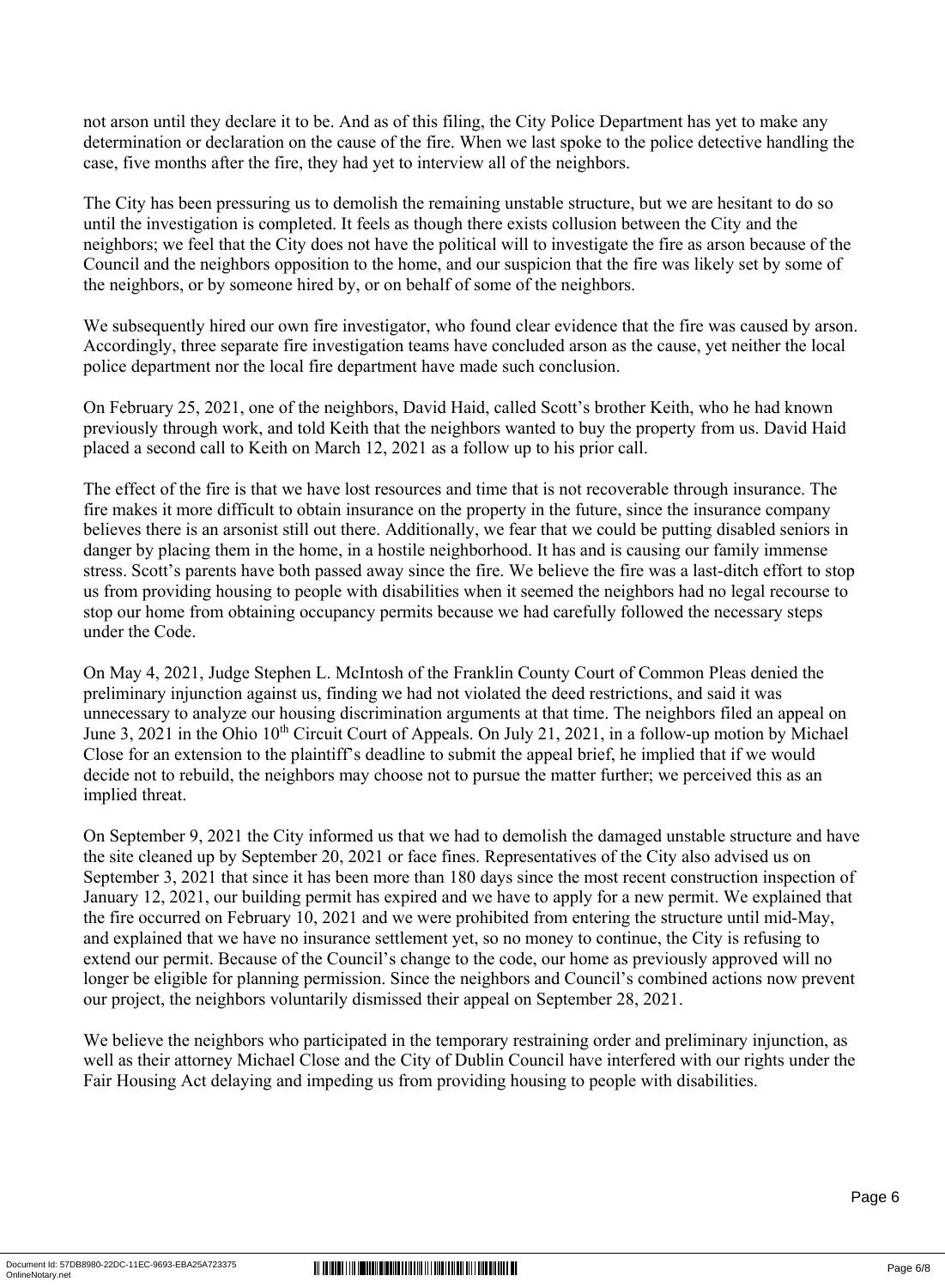We declare under penalty of perjury that I have read this complaint and that it is true and correct.

| Name: Ana/Priscila Thomé-Hamilton                                           |                | Name:  | Scott E. Hamilton |       |
|-----------------------------------------------------------------------------|----------------|--------|-------------------|-------|
| Sworn to and subscribed in my presence this                                 | O <sub>1</sub> | day of | October           | 2021. |
| <b>SEAL</b>                                                                 |                |        | Notary Public     |       |
| <b>CHIRAG PATEL</b><br>ELECTRONIC NOTARY PUBLIC<br>COMMONWEALTH OF VIRGINIA |                |        |                   |       |

Document Notarized using a Live Audio-Video Connection

REGISTRATION # 7679556 COMMISSION EXP JUNE 30, 2024

ny Stamp Placed at 2021/10/01 13:52:58 EST

j.

Page 7

 $\begin{array}{l} \textbf{|||||} \textbf{|||||} \textbf{|||} \textbf{|||} \textbf{||} \textbf{||} \textbf{||} \textbf{||} \textbf{||} \textbf{||} \textbf{||} \textbf{||} \textbf{||} \textbf{||} \textbf{||} \textbf{||} \textbf{||} \textbf{||} \textbf{||} \textbf{||} \textbf{||} \textbf{||} \textbf{||} \textbf{||} \textbf{||} \textbf{||} \textbf{||} \textbf{||} \textbf{||} \textbf{||} \textbf{||} \textbf{||} \textbf{||} \textbf{||} \textbf$